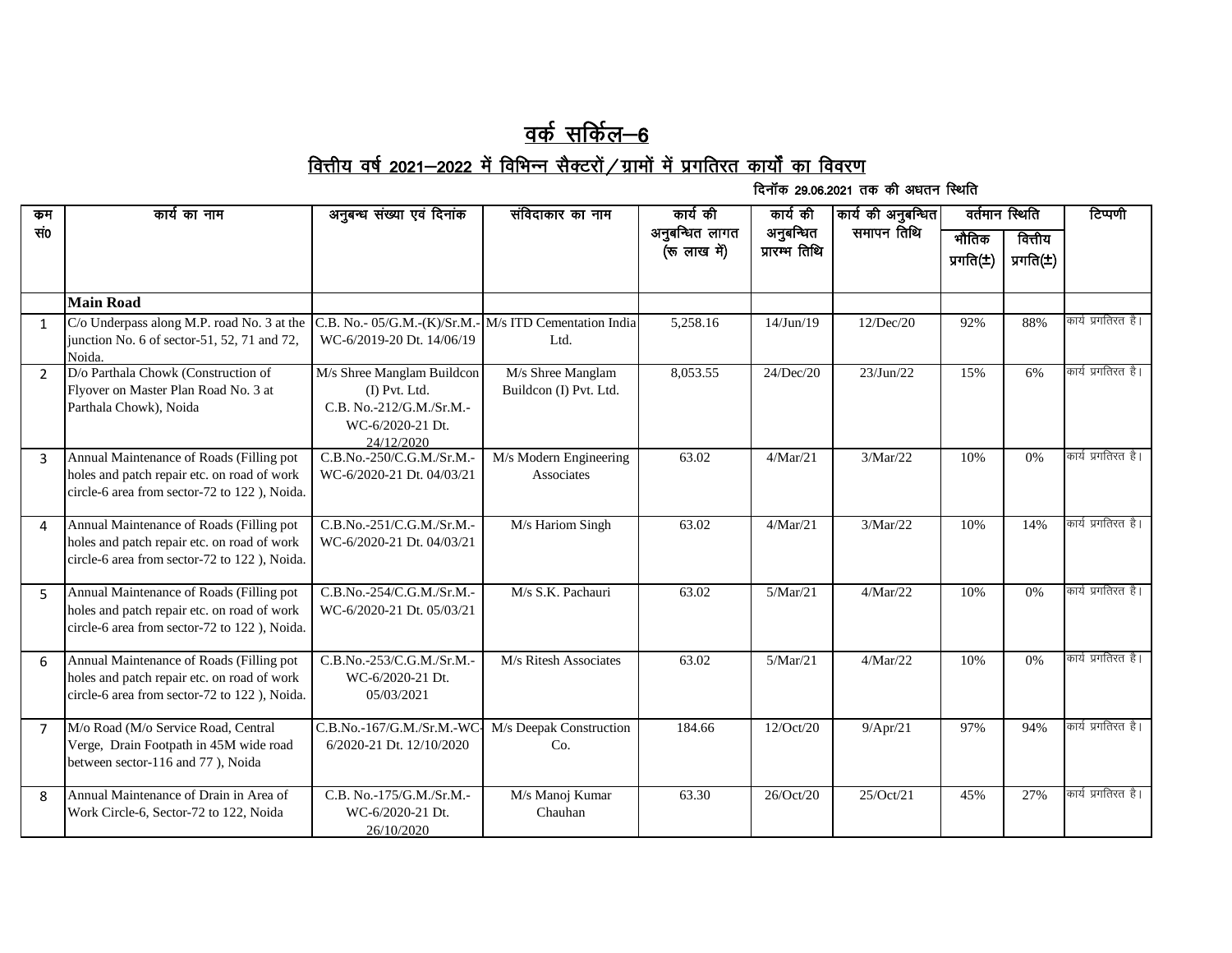| 9  | Annual Maintenance of Drain in Area of      | C.B. No.-181/G.M./Sr.M.-  | M/s Mohd. Farid            | 63.30  | 28/Oct/20 | 27/Oct/21 | 45% | 36% | कार्य प्रगतिरत है। |
|----|---------------------------------------------|---------------------------|----------------------------|--------|-----------|-----------|-----|-----|--------------------|
|    | Work Circle-6, Sector-72 to 122, Noida      | WC-6/2020-21 Dt.          | Construction Co.           |        |           |           |     |     |                    |
|    |                                             | 28/10/2020                |                            |        |           |           |     |     |                    |
| 10 | Annual Maintenance of Drain in Area of      | C.B. No.-188/G.M./Sr.M.-  | M/s Harvir Singh           | 63.30  | 5/Nov/20  | 4/Nov/21  | 22% | 7%  | कार्य प्रगतिरत है। |
|    | Work Circle-6, Sector-72 to 122, Noida      | WC-6/2020-21 Dt.          | Contractor                 |        |           |           |     |     |                    |
|    |                                             | 05/11/2020                |                            |        |           |           |     |     |                    |
| 11 | Annual Maintenance of Drain in Area of      | C.B. No.-201/G.M./Sr.M.-  | M/s Santosh Kumar          | 63.30  | 2/Dec/20  | 1/Dec/21  | 15% | 13% | कार्य प्रगतिरत है। |
|    | Work Circle-6, Sector-72 to 122, Noida      | WC-6/2020-21 Dt.          |                            |        |           |           |     |     |                    |
|    |                                             | 02/12/2020                |                            |        |           |           |     |     |                    |
|    |                                             |                           |                            |        |           |           |     |     |                    |
|    | Sector-72                                   |                           |                            |        |           |           |     |     |                    |
| 12 | D/o Sector-72 (P/L Interlocking paver       | C.B.No.-178/G.M./Sr.M.-WC | M/s Mangat Ram Gupta       | 226.30 | 27/Oct/20 | 23/Jul/21 | 98% | 84% | कार्य प्रगतिरत है। |
|    | blocks on road patries in sector-72), Noida | 6/2020-21 Dt. 27/10/2020  |                            |        |           |           |     |     |                    |
|    |                                             |                           |                            |        |           |           |     |     |                    |
|    | Construction of Shopping Centre at Sector-  | C.B.No.-16/G.M/S.M.-WC-   | M/s Lal & Company          | 74.66  | 5/May/21  | 1/Sep/21  | 35% |     | कार्य प्रगतिरत है। |
|    | 72, Noida                                   | 6/2021-22 Dt. 05/05/2021  |                            |        |           |           |     |     |                    |
|    |                                             |                           |                            |        |           |           |     |     |                    |
|    | Sector-75, 76, 77, 78 & 79                  |                           |                            |        |           |           |     |     |                    |
| 13 | D/o Sector-75, 76, 77, 78 & 79 (C/o R.C.C)  | C.B.No.-38/G.M./S.M.-WC-  | M/s Yash Construction Co.  | 70.37  | 16/Jun/21 | 12/Dec/21 |     |     | कार्य प्रगतिरत है। |
|    | column & G.I. Chain boundary wall of Near   | 6/2021-22 Dt. 16/06/2021  |                            |        |           |           |     |     |                    |
|    | Civitech Stadia and Sports wood Society in  |                           |                            |        |           |           |     |     |                    |
|    | sector-79), Noida                           |                           |                            |        |           |           |     |     |                    |
| 14 | D/o External Road, Drain & Culvert in       | C.B. No.-202/G.M./Sr.M.-  | M/s S.K. Construction Co.  | 125.74 | 11/Dec/20 | 6/Sep/21  | 65% | 43% | कार्य प्रगतिरत है। |
|    | sector-75, 76, 77, 78 & 79 (C/o R.C.C.      | WC-6/2020-21 Dt.          |                            |        |           |           |     |     |                    |
|    | Columns & G.I. Chain Boundary wall of       | 11/12/2020                |                            |        |           |           |     |     |                    |
|    | Master Green Park in sector-77), Noida      |                           |                            |        |           |           |     |     |                    |
| 15 | D/o External road, drain and culvert in     | C.B. No.-19/G.M/S.M.-WC-  | M/s Rahul Builders         | 40.91  | 21/May/21 | 18/Aug/21 | 15% |     | कार्य प्रगतिरत है। |
|    | sector-75, 76, 77, 78 and 79 (Raising of    | 6/2021-22 Dt. 21/05/2021  |                            |        |           |           |     |     |                    |
|    | drain wall towards road on 45M wide road    |                           |                            |        |           |           |     |     |                    |
|    | of sector-74, 75, 76 and 78), Noida         |                           |                            |        |           |           |     |     |                    |
|    |                                             |                           |                            |        |           |           |     |     |                    |
|    | Sector-112                                  |                           |                            |        |           |           |     |     |                    |
| 16 | D/o Sector-112 (Construction of             | C.B.No.-40/G.M/S.M.-WC-   | M/s Iqbal Construction Co. | 233.23 | 18/Jun/21 | 12/Jun/22 | 2%  |     | कार्य प्रगतिरत है। |
|    | Community Centre in Sector-112), Noida      | 6/2021-22 Dt. 18/06/2021  |                            |        |           |           |     |     |                    |
|    |                                             |                           |                            |        |           |           |     |     |                    |
| 17 | D/o Sector-112 (C/o Balance Boundary wall   | C.B.No.-234/C.G.M./Sr.M.- | M/s Yaduraj Singh Govt.    | 158.77 | 5/Feb/21  | 3/Aug/21  | 80% | 52% | कार्य प्रगतिरत है। |
|    | of green belt in sector-112), Noida.        | WC-6/2020-21 Dt. 05/02/21 | Contractor                 |        |           |           |     |     |                    |
|    |                                             |                           |                            |        |           |           |     |     |                    |
|    |                                             |                           |                            |        |           |           |     |     |                    |
|    | Sector-117                                  |                           |                            |        |           |           |     |     |                    |
| 18 | D/o Sector-117 (Construction of             | C.B.No.-25/G.M/S.M.-WC-   | M/s Anil Kumar Goel        | 218.88 | 31/May/21 | 25/May/22 | 6%  |     | कार्य प्रगतिरत है। |
|    | Community Centre in Sector-117), Noida      | 6/2021-22 Dt. 31/05/2021  |                            |        |           |           |     |     |                    |
|    |                                             |                           |                            |        |           |           |     |     |                    |
|    |                                             |                           |                            |        |           |           |     |     |                    |